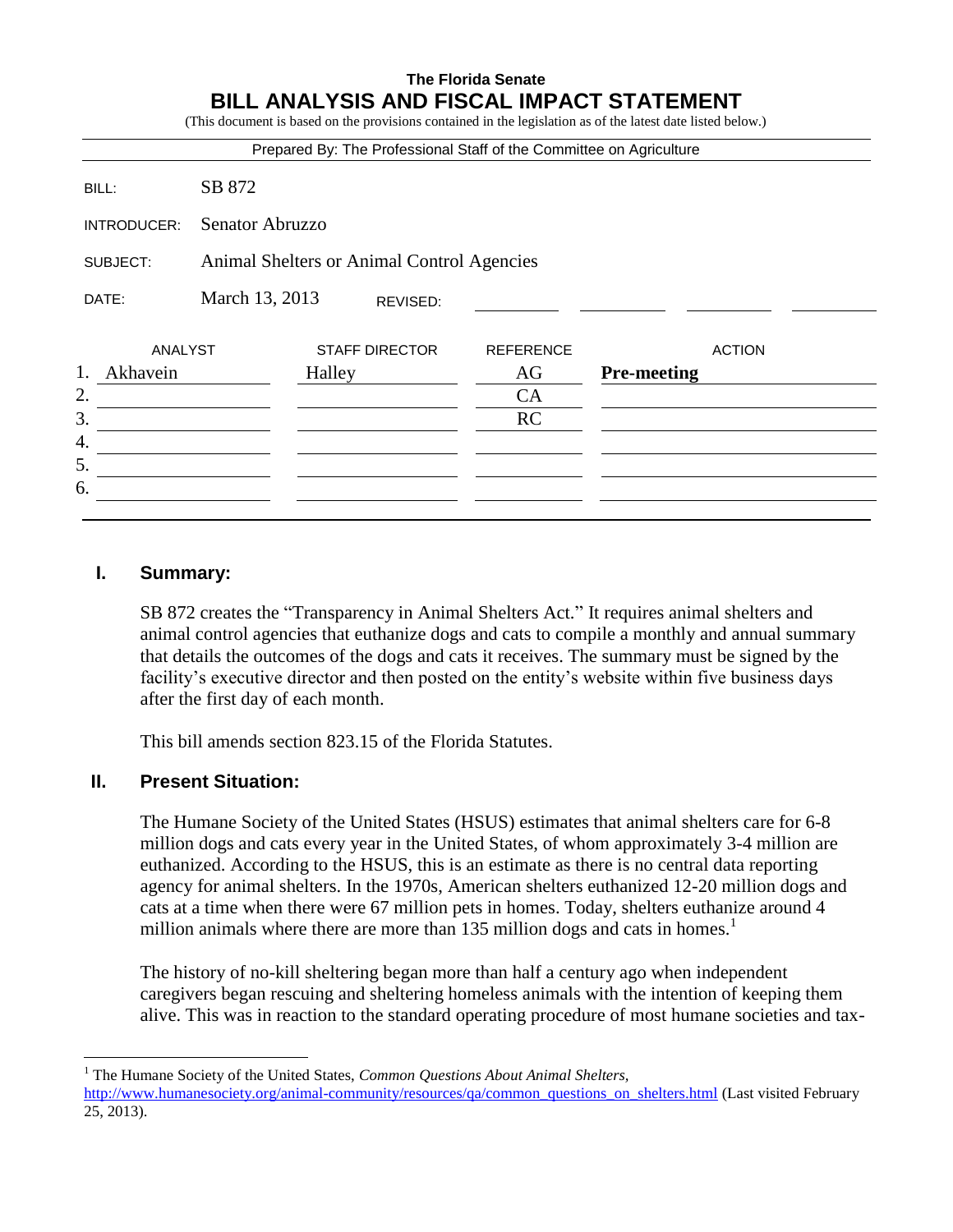supported animal control services that routinely euthanized stray and abandoned animals. In 1994, the city and county of San Francisco became the first community in the nation to end the euthanization of healthy dogs and cats in its animal shelter system. An agreement between the city's Animal Care and Control Department and the private San Francisco Society for the Prevention of Cruelty to Animals (SPCA) ensured a home not only to each and every healthy dog and cat, but also to thousands who were sick or injured but treatable. In addition, a citywide preference for neutering/spaying over impounding and euthanizing reduced the death rate for feral cats by 73 percent and for underage kittens by 81 percent. In 1999, the Hayden Shelter Reform Law became effective. It changed California's state policy regarding shelter care for stray and abandoned animals. Most notably it (1) declares "It is the policy of the state that no adoptable animal should be euthanized if it can be adopted into a suitable home," and (2) lengthens the time (generally from three days to six) that shelters must care for animals before euthanizing them. $2$ 

In the last decade and a half, many more shelters in numerous communities have comprehensively implemented a series of programs and services to reduce birthrates, increase placements, and keep animals with their responsible caretakers. Providing low cost spay/neuter options to the community at a high volume, recruiting large numbers of volunteers, and building a strong relationship with the community is key to the success of any no kill/low kill program. For example, in San Francisco, a community of approximately 813,000 people, there are volunteers that log over 110,000 hours at the shelter each year. Assuming the prevailing hourly wage, payroll taxes and benefits, it would cost the San Francisco SPCA over \$1 million dollars annually to provide those services.

### **Animal Shelters in Florida**

Chapter 828.27, F.S., defines local "animal control officers" as any person employed or appointed by a county or municipality who is authorized to investigate, on public or private property, civil infractions relating to animal control or cruelty and to issue citations.<sup>3</sup> The statute also describes that the county-employed animal control officers must and municipally employed animal control officers may complete a 40-hour minimum standards training course. Such a course includes training for animal cruelty investigations, search and seizure, animal handling, courtroom demeanor and civil citations. The course curriculum must be approved by the Florida Animal Control Association (FACA).<sup>4</sup> This professional association helps train and educate animal control officers in Florida. Their mission, according to their website, "is to improve the methods and standards of the animal control and protection profession throughout Florida. 5

#### **Manatee County's No-Kill Program**

The Manatee County Animal Services implemented a no-kill program by including a cadre of goals and directives to save as many animals as possible with a goal of a 90 percent save rate. The Manatee County Animal Services Actionable Implementation Plan that went into effect October of 2011 addresses how to find homes for animals and stresses the importance of staff

 $\overline{a}$ 

<sup>2</sup> The Florida Senate Committee on Agriculture, Animal Shelter Related Facilities, *Interim Report, 2009-101.*

<sup>3</sup> Section 828.27, (1)(b), F.S.

<sup>4</sup> Section 828.27, F.S.

<sup>&</sup>lt;sup>5</sup> Florida Animal Control Association. Mission Statement, *http://floridaanimalcontrol.org/* (Last visited February 25, 2013).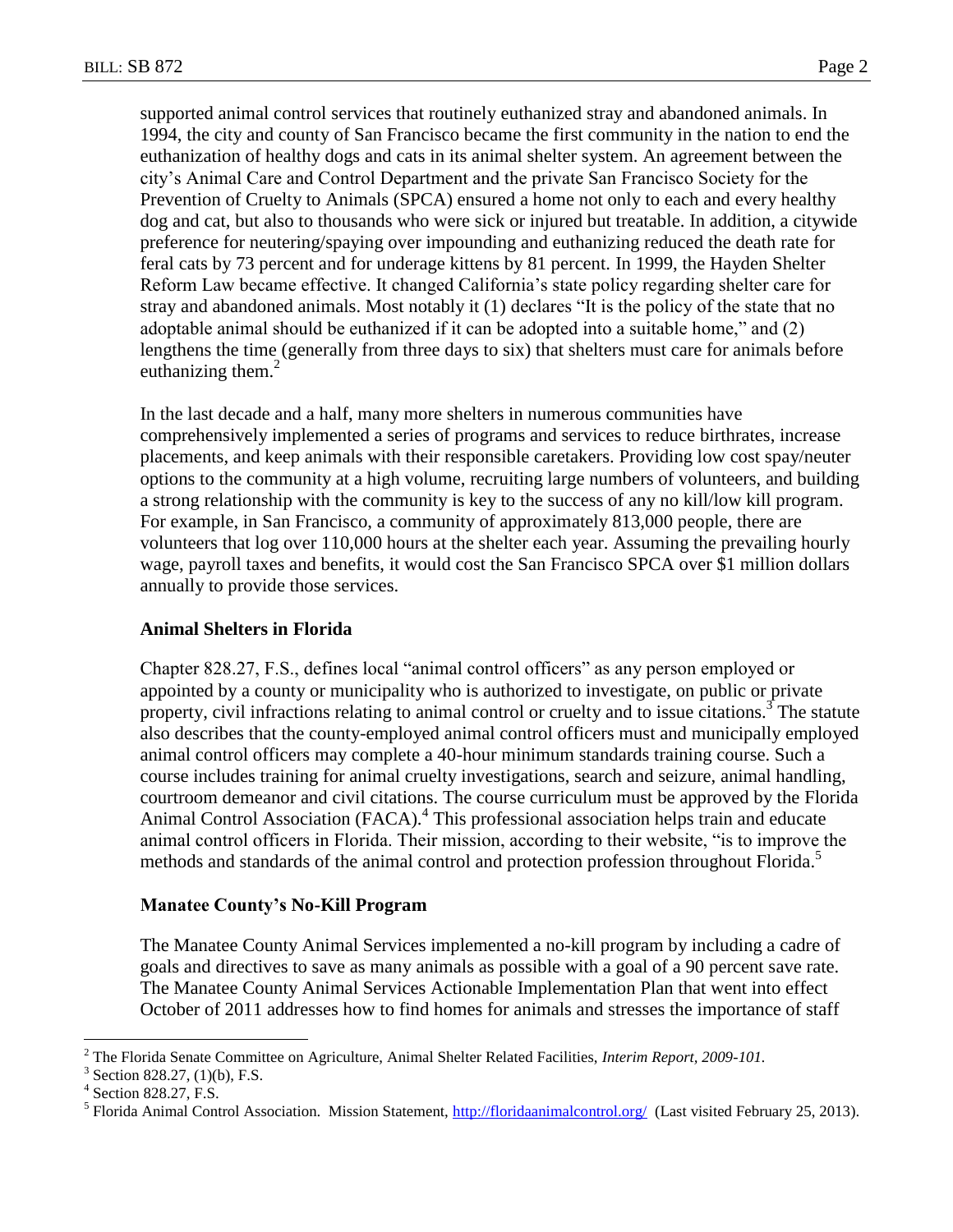commitment to the plan. The plan describes that saving animals will be accomplished in cooperation with other welfare organizations, animals shelters, the media and the public through owner retention, returns to owners, increased fostering and adoption, free and low cost spaying and neutering and a feline Trap, Neuter, Return (TNR) program.<sup>6</sup>

All Manatee County's stray, nuisance, or abandoned animals are taken to the Manatee County Animal Services facility. The animal shelters, animal rescue groups, foster groups, and other animal volunteer groups are immediately notified of the animals that have arrived at Manatee County Animal Services. This policy was designed to allow as much time as possible to locate a home for the animal, if needed, while also adhering to local ordinances regarding how long unclaimed animals must be held.

Currently, many facilities keep limited data on the disposition of animals and do not make the information available to the public when requested. This makes it difficult for state and local governments to understand the current state of shelters and rescue animals as they craft ordinances and legislation, provide funding resources, and determine best practices for the facilities.

### **III. Effect of Proposed Changes:**

**Section 1** provides that this act may be cited as the "Transparency in Animal Shelters Act."

**Section 2** amends s. 823.15, F.S., to require animal shelters and animal control agencies that euthanize dogs and cats to compile monthly and annual summaries of the numbers of dogs and cats, by species type, which were:

- On hand at the beginning of the reporting period.
- Surrendered by the owner.
- Impounded as strays.
- Confiscated by the animal control agency or animal shelter.
- Transferred to the facility from another shelter or rescue group in this state.
- Dead on arrival.
- Returned to their owner.
- Adopted.

 $\overline{a}$ 

- Transferred to another organization or rescue group.
- Euthanized by the animal control agency or animal shelter.
- Lost, stolen, or which died while in the direct or constructive care of the animal control agency or animal shelter.
- In the custody or constructive custody at the end of the reporting period.

SB 872 requires each summary to be verified by the signature of the facility's executive director and then posted on the entity's website within five business days after the first day of each month.

<sup>6</sup> Manatee County Animal Services, Actionable Implementation Plan for Manatee County, October 2011, Updated December 3, 2012.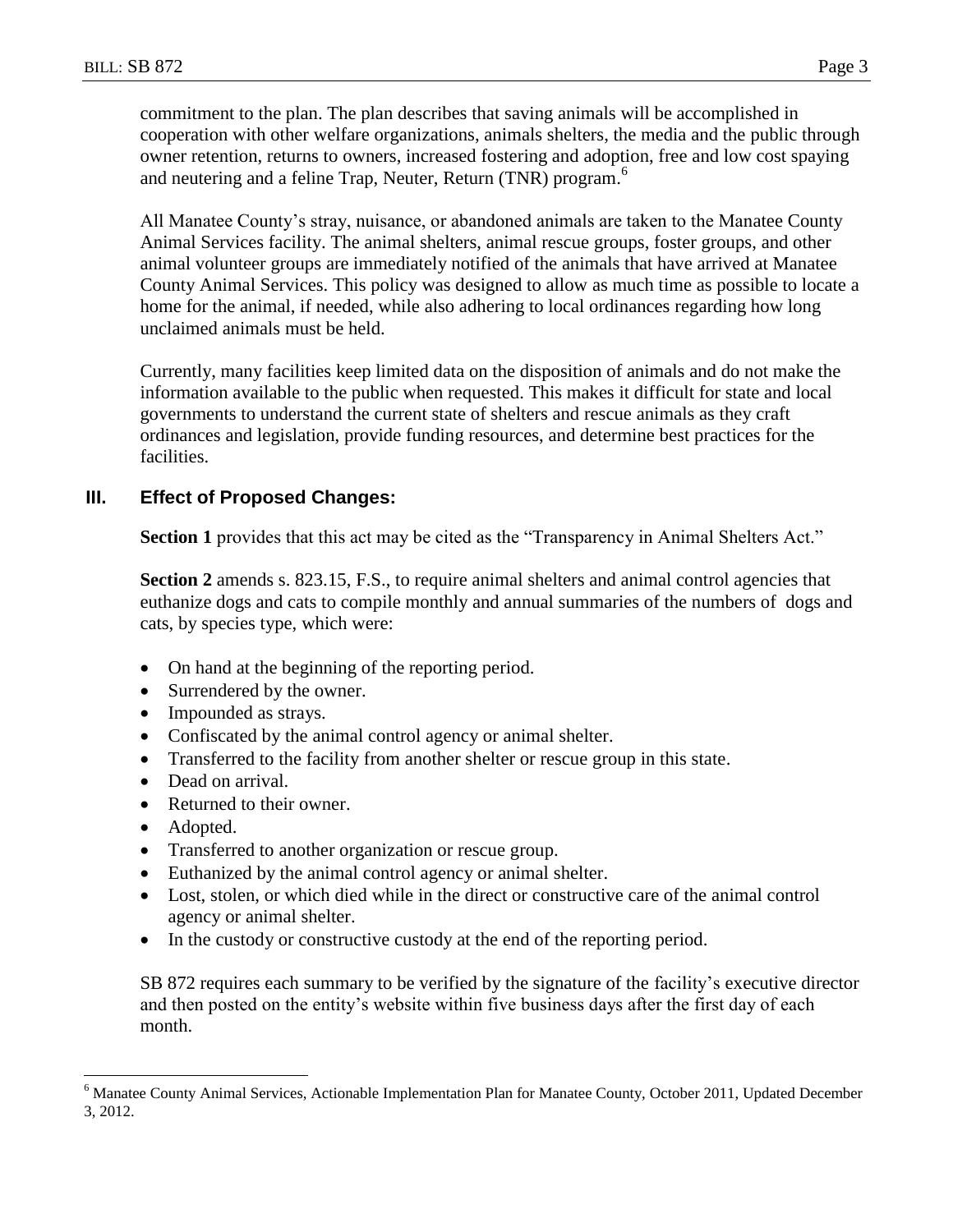**Section 3** provides that this act shall take effect July 1, 2013.

### **IV. Constitutional Issues:**

A. Municipality/County Mandates Restrictions:

None.

B. Public Records/Open Meetings Issues:

None.

C. Trust Funds Restrictions:

None.

## **V. Fiscal Impact Statement:**

A. Tax/Fee Issues:

None.

B. Private Sector Impact:

Private animal control facilities and shelters may have an increase in costs to comply with the reporting requirements of the bill if they are not already collecting that information.

C. Government Sector Impact:

City and county animal shelters and animal control agencies may have an increase in costs to comply with the reporting requirements of the bill if they are not already collecting that information.

### **VI. Technical Deficiencies:**

None.

#### **VII. Related Issues:**

None.

#### **VIII. Additional Information:**

A. Committee Substitute – Statement of Substantial Changes: (Summarizing differences between the Committee Substitute and the prior version of the bill.)

None.